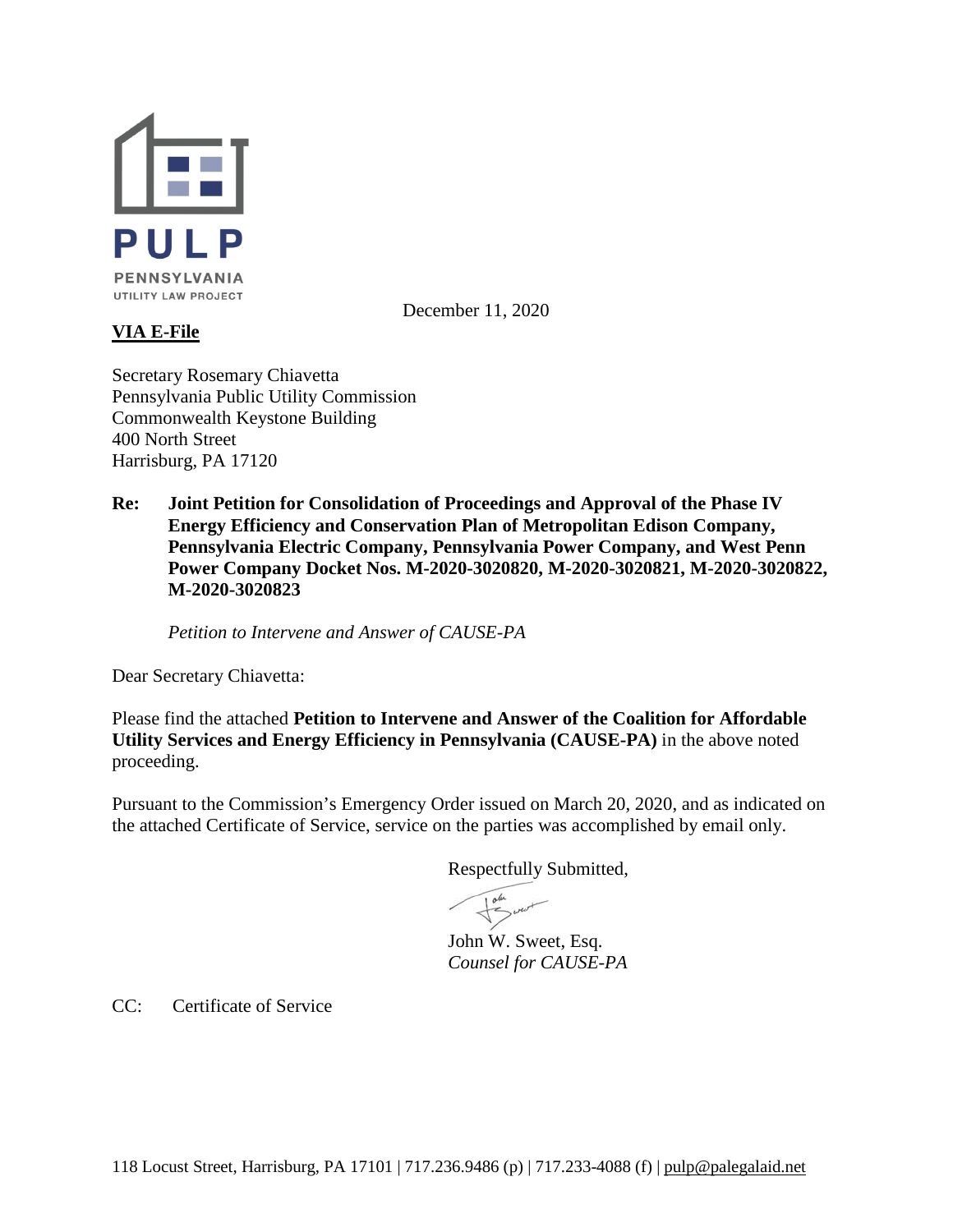## **BEFORE THE PENNSYLVANIA PUBLIC UTILITY COMMISSION**

| Joint Petition for Consolidation of            |                |
|------------------------------------------------|----------------|
| Proceedings and Approval of the Phase IV       |                |
| <b>Energy Efficiency and Conservation Plan</b> |                |
| of Metropolitan Edison Company,                | $\ddot{\cdot}$ |
| Pennsylvania Electric Company,                 |                |
| Pennsylvania Power Company, and West           | $\ddot{\cdot}$ |
| Penn Power Company                             |                |

: Docket Nos. M-2020-3020820  $\text{M}-2020-3020821$  $\mu$  = M-2020-3020822 of Metropolitan Edison Company, : M-2020-3020823

## **PETITION TO INTERVENE AND ANSWER OF THE COALITION FOR AFFORDABLE UTILITY SERVICES AND ENERGY EFFICIENCY IN PENNSYLVANIA**

### **PENNSYLVANIA UTILITY LAW PROJECT**

*Counsel for CAUSE-PA* John W. Sweet, Esq., PA ID: 320182 Elizabeth R. Marx, Esq., PA ID: 309014 Ria M. Pereira, Esq., PA ID: 316771 118 Locust Street Harrisburg, PA 17101 Tel.: 717-236-9486 **December 11, 2020** Fax: 717-233-4088 pulp@palegalaid.net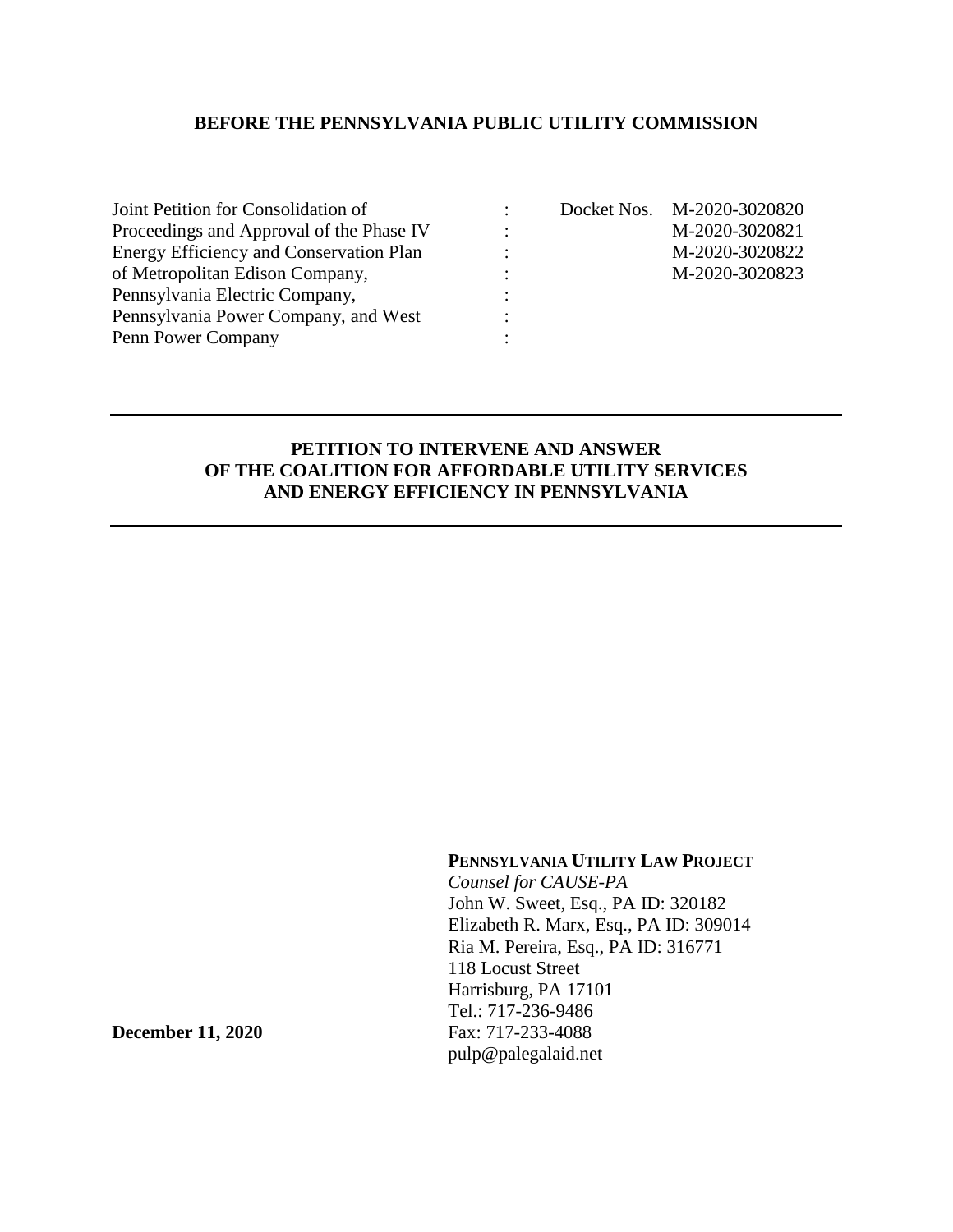Pursuant to the provisions of the Rules of Practice and Procedure of the Pennsylvania Public Utility Commission (PUC or Commission), 52 Pa. Code §§ 5.61-5.76, the Coalition for Affordable Utility Services and Energy Efficiency in Pennsylvania (CAUSE-PA), through its counsel at the Pennsylvania Utility Law Project, hereby petitions the Pennsylvania Public Utility Commission (Commission) to intervene and files its Answer in the above-captioned proceeding. In support thereof, CAUSE-PA states as follows:

#### **Petition to Intervene**

1. Act 129 of 2008 (Act 129) charged the Commission with the task of developing an energy efficiency and conservation program (EE&C Program).

2. The Act also established energy efficiency (EE) and peak demand reduction (PDR or DR) targets that each electric distribution company (EDC) with at least 100,000 customers must meet.

3. Pursuant to Section  $2806.1(C)(3)$  of Act 129, the Commission was also charged with evaluating the costs and benefits of the EE&C Program by November 30, 2013 and every five years thereafter.

4. On June 18, 2020, after receiving comments and reply comments from the Companies and other interested parties, the Commission issued its Energy Efficiency and Conservation Phase IV Implementation Order (Implementation Order), setting consumption reduction and demand reduction targets for each Electric Distribution Company (EDC) with at least 100,000 customers.

5. On November 30, 2020, Metropolitan Edison Company (Met-Ed), Pennsylvania Electric Company (Penelec) Pennsylvania Power Company (Penn Power), and West Penn Power

1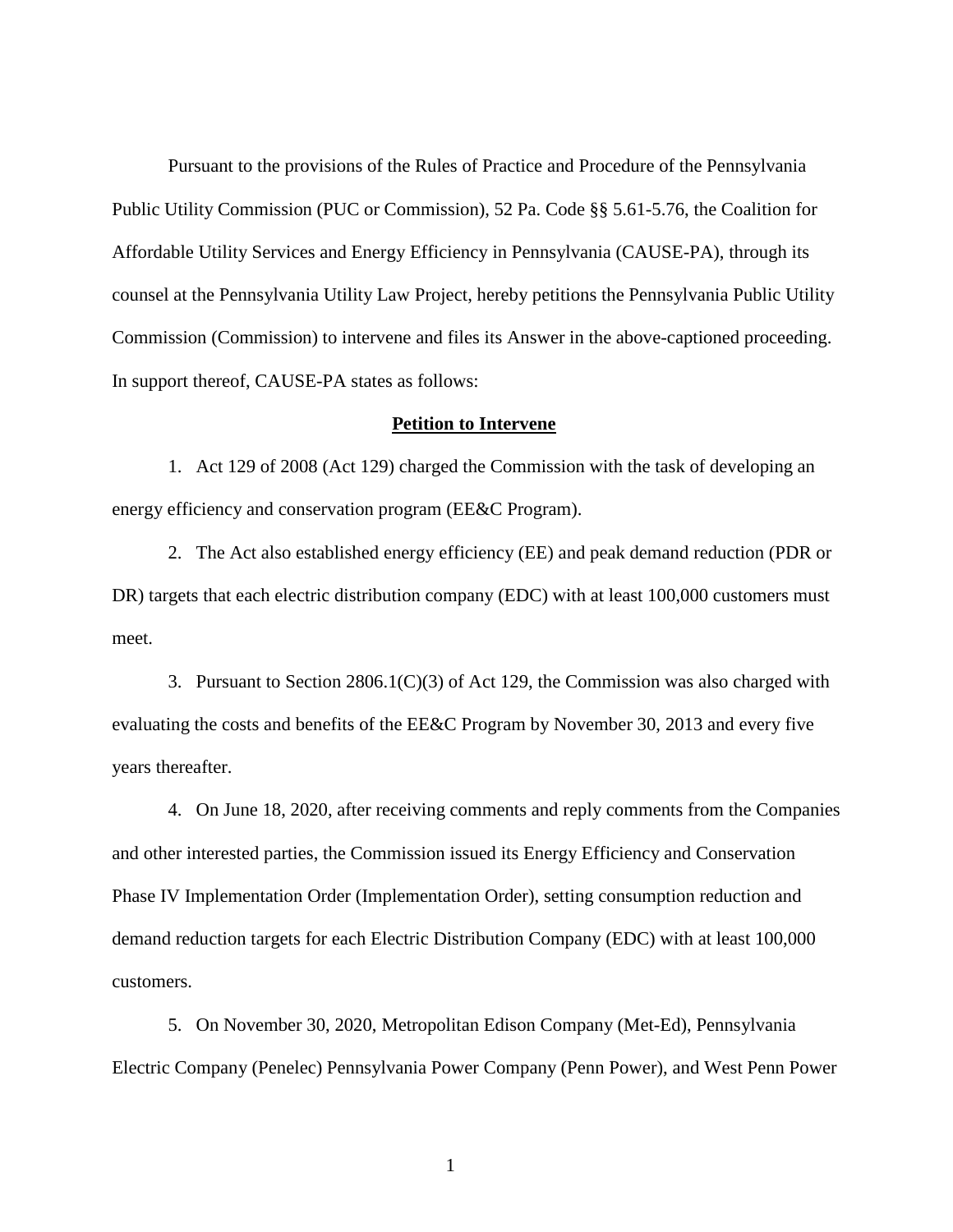Company (West Penn) (collectively, First Energy or the Companies) filed a Joint Petition for Consolidation of Proceedings and Approval of the Phase IV Energy Efficiency and Conservation Plan at the above captioned dockets.

6. Eligibility to intervene in Commission proceedings is governed by 52 Pa. Code § 5.72, which provides in relevant part that "[a] petition to intervene may be filed by a person claiming a right to intervene or an interest of such nature that intervention is necessary or appropriate to the administration of the statute under which the proceeding is brought." 52 Pa. Code § 5.72(a).

7. Section 5.72 further provides that the right or interest may be one "which may be directly affected and which is not adequately represented by existing participants, and as to which the petitioner may be bound by the action of the Commission in the proceeding." 52 Pa. Code. § 5.72(a)(2).

8. Even though Section 5.72 speaks of the rights of a "person" to intervene, the Commonwealth Court has consistently stated that "an association may have standing as a representative of its members … as long as an organization has at least one member who has or will suffer a direct, immediate, and substantial injury to an interest as a result of the challenged action, [i.e., is aggrieved, the organization] has standing." Energy Cons. Council of Pa. v. Pa. PUC, 995 A.2d 465, 476 (Pa. Commw. 2010) (alteration in original) (*citing* Tripps Park v. Pa. PUC, 415 A.2d 967 (Pa. Commw. 1980); Parents United for Better Schools v. School District of Philadelphia, 646 A.2d 689 (Pa. Commw. 1994)).

9. CAUSE-PA is an unincorporated association of low and moderate income individuals that advocates on behalf of its members to enable consumers of limited economic means to connect to and maintain affordable water, electric, heating, and telecommunication services.

2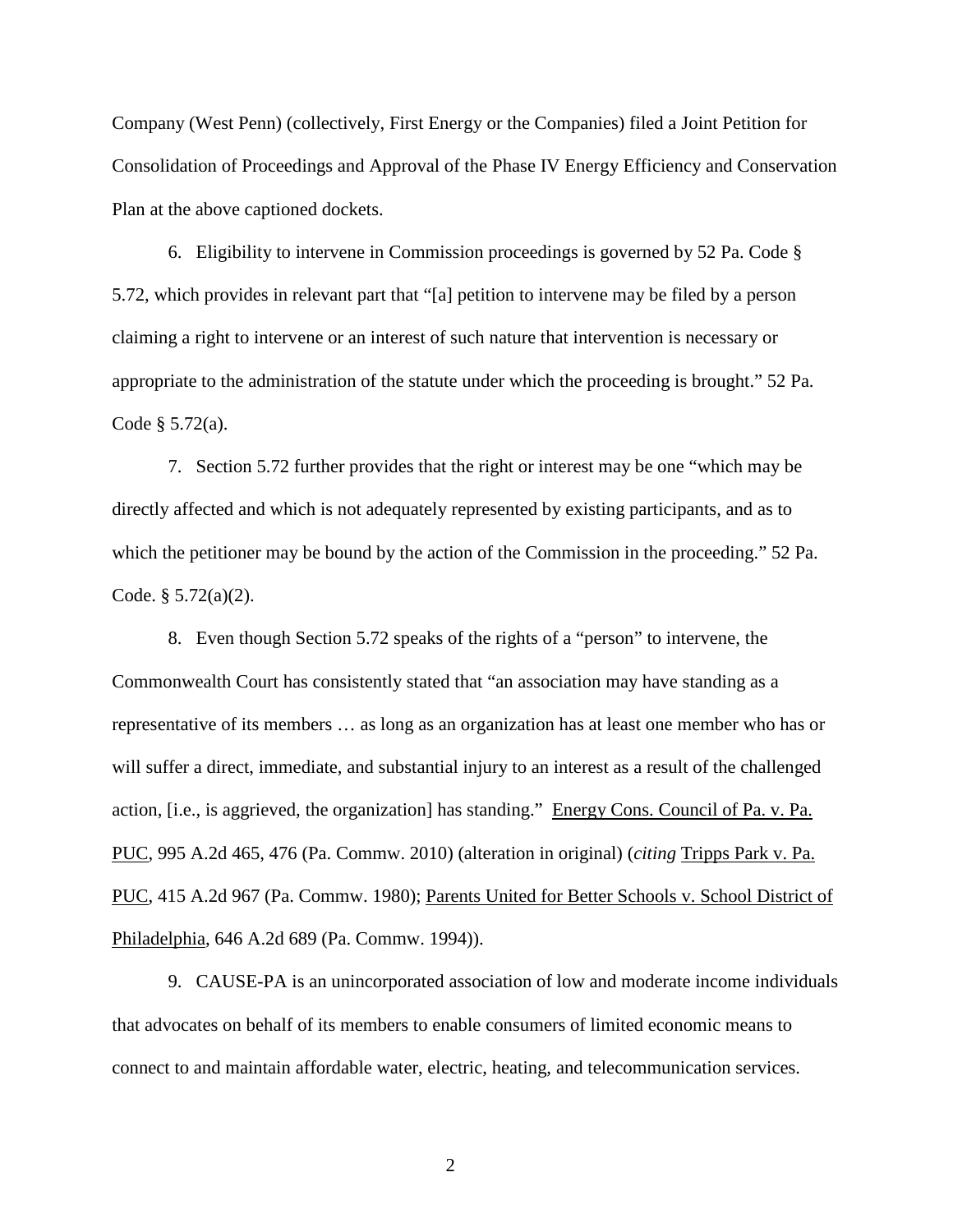10. CAUSE-PA membership includes individuals with moderate and low income who reside in Pennsylvania and who are committed to the goal of helping low-income families maintain affordable access to utility services and achieve economic independence.

11. CAUSE-PA is located, c/o the Pennsylvania Legal Aid Network, at 118 Locust Street, Harrisburg, PA 17101.

12. CAUSE-PA has a significant interest in the impact that the proposed Energy

Efficiency and Conservation Program has on residential customers who have moderate or low income, and such interests are not adequately represented by other participants.

13. Members of CAUSE-PA are located within the Companies' service territories and will be directly affected by the outcome of this proceeding.<sup>[1](#page-4-0)</sup>

14. Because at least one member of CAUSE-PA has or will suffer a direct, immediate, and substantial injury to an interest as a result of this proceeding, CAUSE-PA has standing to intervene. See Energy Cons. Council of Pa., 995 A.2d at 476.

15. CAUSE-PA is represented in this proceeding by:

John W. Sweet, Esquire Elizabeth R. Marx, Esquire Ria M. Pereira, Esquire **Pennsylvania Utility Law Project** 118 Locust Street Harrisburg, PA 17101 Telephone: 717-236-9486 Facsimile: 717-233-4088 E-mail: [pulp@palegalaid.net](mailto:pulp@palegalaid.net)

16. Counsel for CAUSE-PA consents to the service of documents by electronic mail to

[pulp@palegalaid.net,](mailto:pulp@palegalaid.net) as provided in 52 Pa. Code § 1.54(b)(3).

<span id="page-4-0"></span><sup>&</sup>lt;sup>1</sup> Linda Bergman, Gloria Coleman, Nancy Gibson, Genora Gosha, Nancy Jones, Judy McElroy, and Linda Morris, are customers of First Energy Companies and members of CAUSE-PA.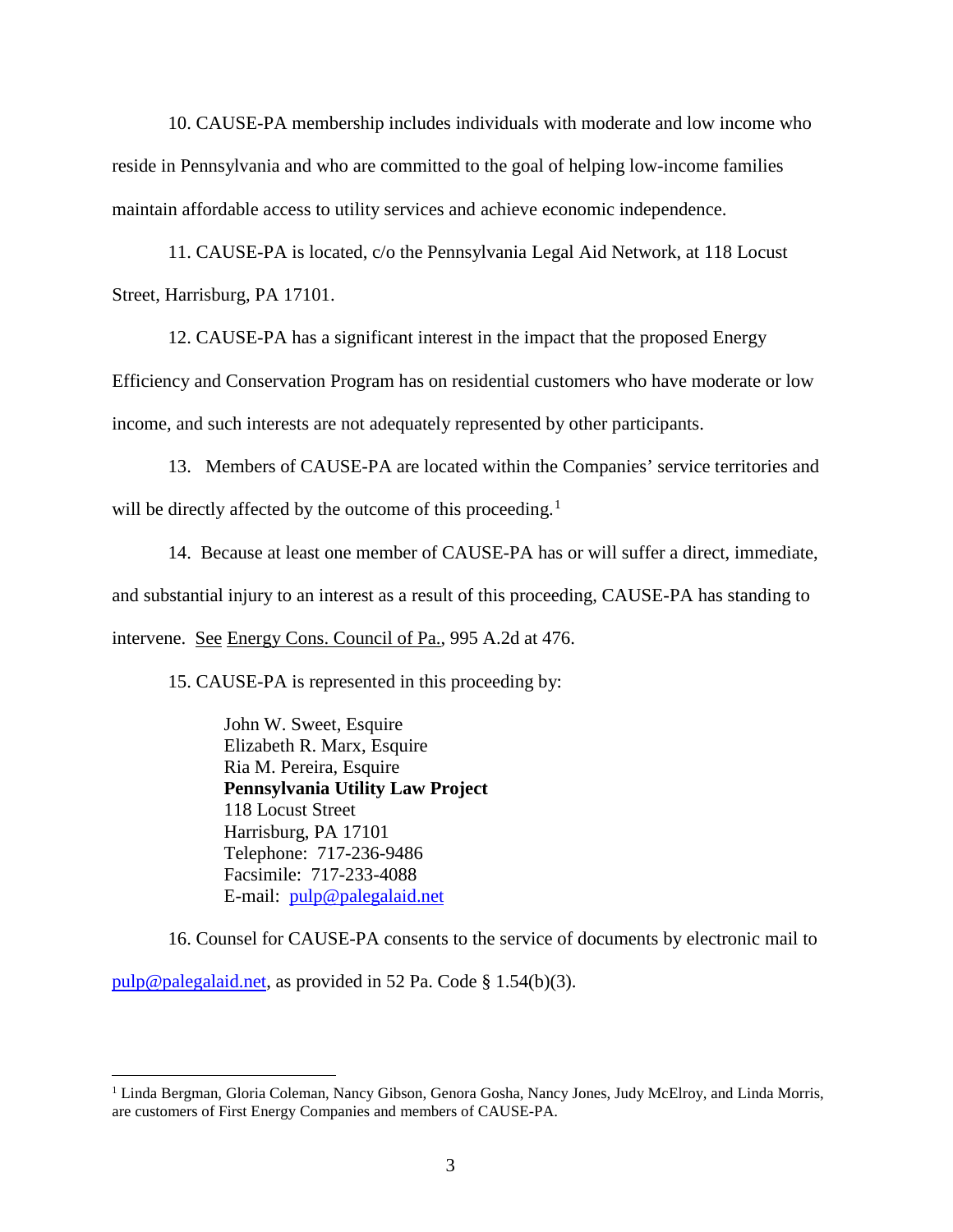#### **Answer**

17. Act 129 identifies low-income customers as a specific group of customers designated to receive specific energy saving levels in the EE&C Plans:

The Plan shall include specific energy efficiency measures for households at or below 150% of the federal poverty income guidelines. The number of measures shall be proportionate to those households' share of the total energy usage in the service territory. 66 Pa. C.S. §§ 2806.1(b)(1)(I)(G).

18. In its Implementation Order, as previously required in Phases II and III of the program, the Commission required that the EDCs provide a proportionate number of measures equivalent to the low-income sector's share of usage. Implementation Order at 27-28.

19. Additionally, the Commission indicated it would require each EDC to obtain a minimum of 5.8 percent of total consumption reduction target from the low-income sector through programs solely directed at low-income customers or low-income-verified participants in multifamily housing programs. Id. at 28.

20. EDCs that fail to meet the proposed Phase IV low-income carve-out are subject to the penalties prescribed under 66 Pa. C.S. § 3301(a). Id.

21. The Commission set specific Phase IV targets for proportionate low-income measures and low-income savings targets for each of the Companies. Id. at 2, 28, 35.

22. EDCs are only allowed to carryover excess Phase III low-income carve-out savings if they have carryover savings for the entire portfolio of programs in Phase III and if they have lowincome carve-out savings attained in Phase III in excess of their Phase III carve-out targets for application towards Phase IV targets. Id. at 44-46.

23. Act 129 requires the Commission to establish standards to ensure that each EDC's EE&C Plan includes a variety of measures and that each Plan will provide the measures equitably

4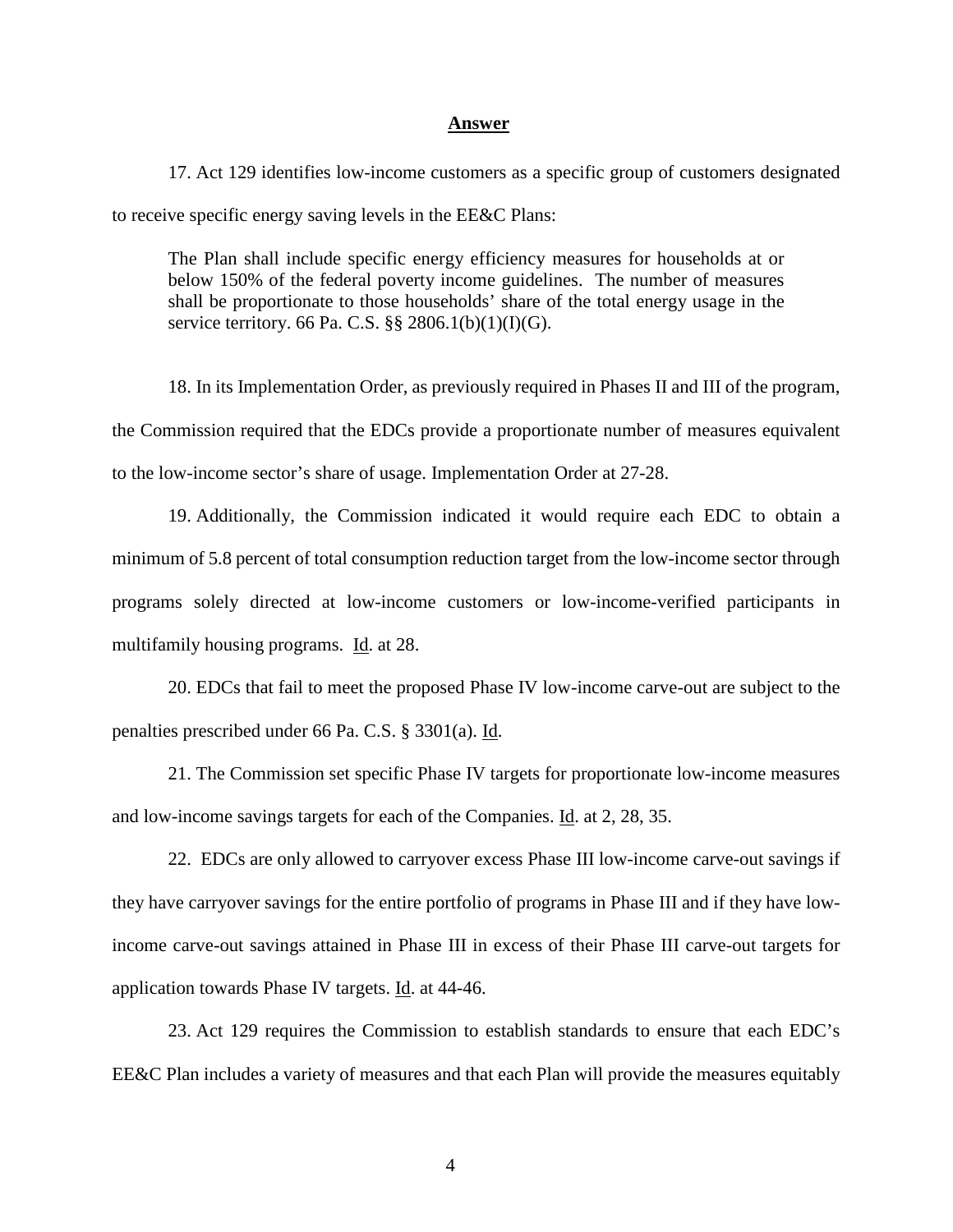to all customer classes. 66 Pa. C.S.  $\S$  2806.1(a)(5).

24. In its Implementation Order, the Commission directed that, in addition to the specific carve-out for the low-income sector, EDCs should develop plans to achieve the most lifetime energy savings per expenditure. Implementation Order at 91.

25. Low-income customers are not excluded from EE&C cost recovery. Id. at 134-136.

26. CAUSE-PA has preliminarily reviewed the Companies' EE&C Petition and identified a number of issues presented by the filing which may affect its members, including but not limited to:

- a. Whether the Companies' proposed programs and identified measures within those programs satisfy the requirements of Act 129 and Commission's Orders, including but not limited to the requirement that low-income households are provided with proportionate measures and the low-income savings carve-out;
- b. Whether the proposed programs and measures are appropriately designed to produce projected savings for participants in multifamily housing programs, and whether the Companies' multi-family housing programs are sufficiently designed to reach and impact low-income households regardless of whether they reside in multifamily buildings that are individually-metered/tenant paid or master-metered/owner-paid;
- c. Whether the proposed plan will achieve the most lifetime energy savings per expenditure;
- d. Whether the proposed plan properly focuses on direct-install measures for low-income customers;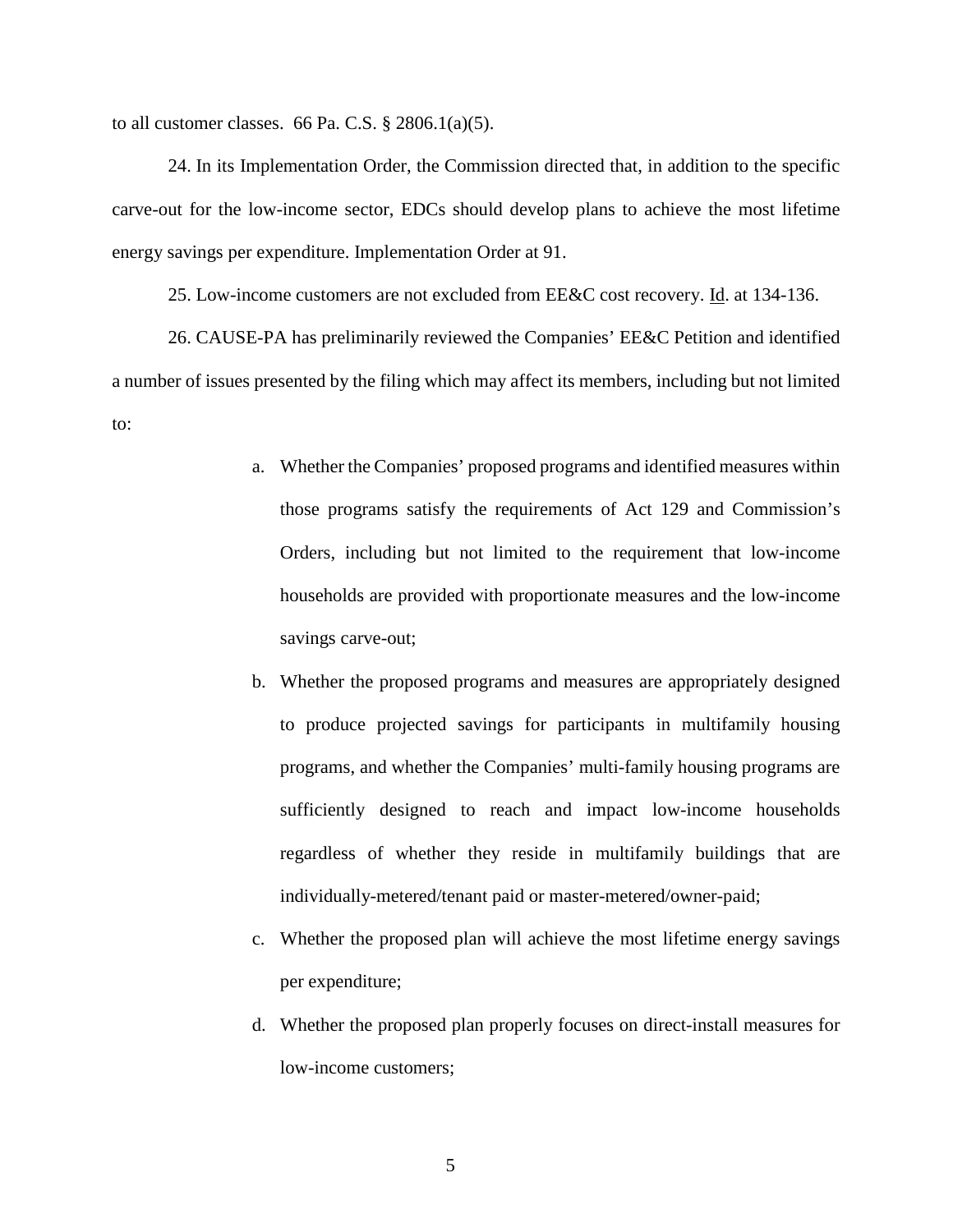- e. Whether the proposed plan adequately provides comprehensive measures for low-income households;
- f. Whether the delivery of measures to low-income households is appropriately coordinated with other low-income bill assistance and energy efficiency and conservation programming operating within the Companies' respective service territories; and
- g. Whether the delivery of plan measures is appropriately coordinated between Conservation Service Providers (CSPs) serving low-income populations.

27. In addition to these specific issues, CAUSE-PA reserves the right to raise additional issues that may arise as more data and information becomes available throughout the course of this proceeding.

28. It is critical for CAUSE-PA to intervene in the proceeding to resolve potential negative aspects of the Companies' respective EE&C Plans and to ensure that the positive aspects of the Plans are not changed.

29. CAUSE-PA asserts that its issues, and any future modifications presented by intervening parties, must be thoroughly reviewed through discovery and an evidentiary hearing, at which all parties are provided an opportunity to submit expert testimony on the record and to fully participate in the proceeding.

WHEREFORE, CAUSE-PA respectfully request that the Public Utility Commission, through its Office of Administrative Law Judge:

- (1) enter an order granting CAUSE-PA full status as an intervener in this proceeding with active party status;
- (2) set forth a procedural process and schedule for litigation in the instant proceeding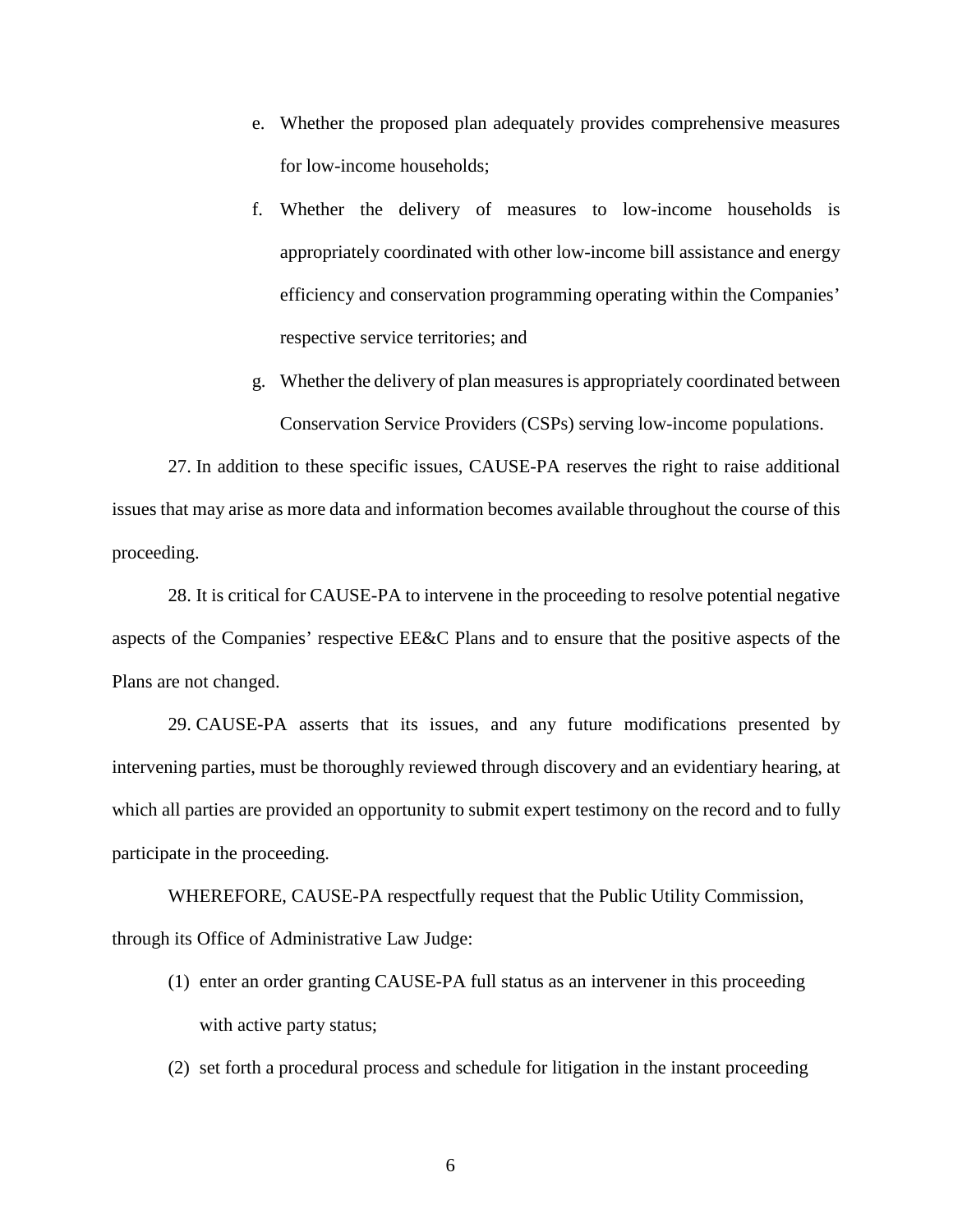which allows for full and meaningful participation of all parties, including the

submission of expert testimony; and

(3) grant such other relief as is just and appropriate.

Respectfully submitted,

**PENNSYLVANIA UTILITY LAW PROJECT** *Counsel for CAUSE-PA*

 $\frac{1}{\sqrt{2}}$ 

John W. Sweet, Esq., PA ID: 320182 Elizabeth R. Marx, Esq., PA ID: 309014 Ria M. Pereira, Esq., PA ID: 316771 118 Locust Street Harrisburg, PA 17101 Tel.: 717-236-9486 Fax: 717-233-4088

Date: December 11, 2020 [pulp@palegalaid.net](mailto:pulp@palegalaid.net)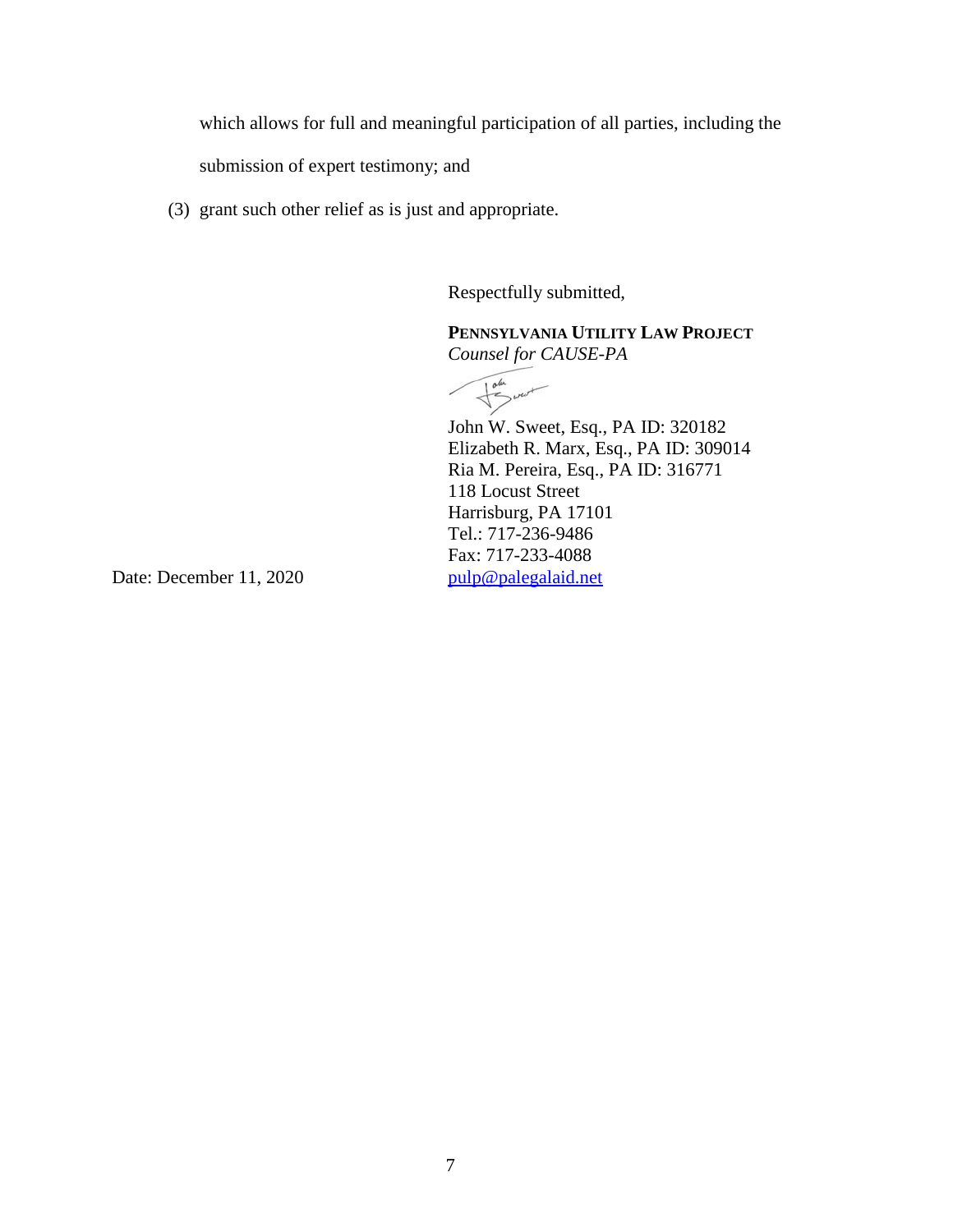### **Verification**

I, **Carl Bailey**, a member of the Executive Committee of the Coalition for Affordable Utility Services and Energy Efficiency ("CAUSE-PA"), on behalf of CAUSE-PA, hereby state that the facts contained in the foregoing pleading are true and correct to the best of my knowledge, information and belief, that I am duly authorized to make this Verification, and that I expect to be able to prove the same at a hearing held in this matter. I understand that the statements herein are made subject to the penalties of 10 Pa.C.S. § 4904 (relating to unsworn falsification to authorities).

Carl Bailey

On behalf of the Executive Committee of the Coalition for Affordable Utility Services and Energy Efficiency in Pennsylvania (CAUSE-PA)

Date: December 11, 2020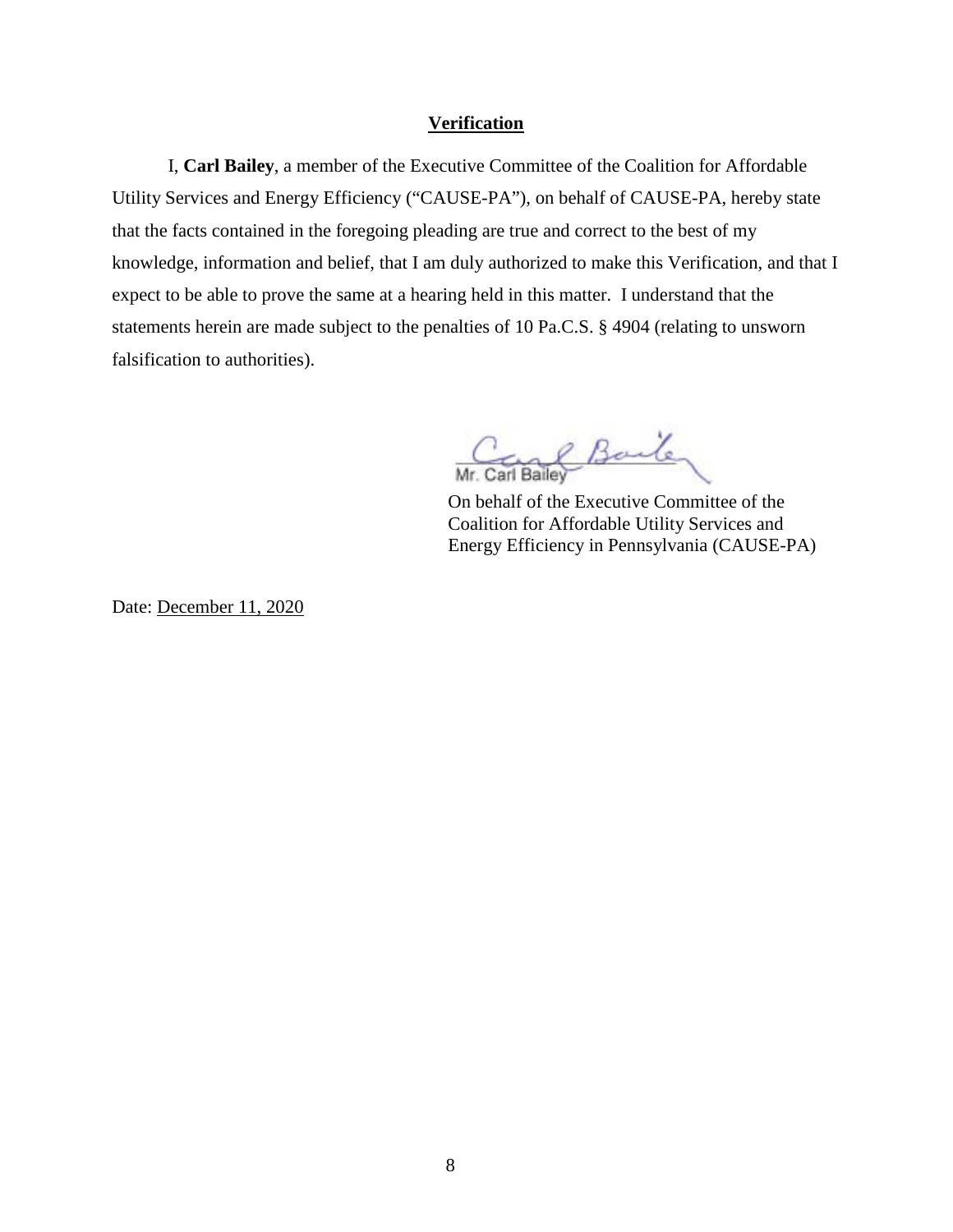## **BEFORE THE PENNSYLVANIA PUBLIC UTILITY COMMISSION**

| Joint Petition for Consolidation of      |  | Docket Nos. M-2020-3020820 |
|------------------------------------------|--|----------------------------|
| Proceedings and Approval of the Phase IV |  | M-2020-3020821             |
| Energy Efficiency and Conservation Plan  |  | M-2020-3020822             |
| of Metropolitan Edison Company,          |  | M-2020-3020823             |
| Pennsylvania Electric Company,           |  |                            |
| Pennsylvania Power Company, and West     |  |                            |
| Penn Power Company                       |  |                            |

## **Certificate of Service**

I hereby certify that I have this day served copies of the **Petition to Intervene and Answer of the Coalition for Affordable Utility Services and Energy Efficiency in Pennsylvania** upon the parties of record in the above captioned proceeding in accordance with the requirements of 52 Pa. Code § 1.54 and consistent with the Commission's March 20 Emergency Order at Docket M-2020-3019262.

## **VIA Email Only**

John L. Munsch FirstEnergy Service Company 800 Cabin Hill Drive Greensburg, PA 15601 [jmunsch@firstenergycorp.com](mailto:jmunsch@firstenergycorp.com)

Christy Appleby Darryl A. Lawrence Office of Consumer Advocate 555 Walnut Street 5th Floor, Forum Place Harrisburg, PA 17101-1923 [CAppleby@paoca.org](mailto:CAppleby@paoca.org) [DLawrence@paoca.org](mailto:DLawrence@paoca.org)

Richard Kanaskie Bureau of Investigation & Enforcement Pennsylvania Public Utility Commission Commerce Keystone Building 400 North Street, 2nd Floor Harrisburg, PA 17105-3265 [rkanaskie@pa.gov](mailto:rkanaskie@pa.gov)

David B. MacGregor Post & Schell, P.C Four Penn Center 1600 John F. Kennedy Boulevard Philadelphia, PA 19103-2808 [dmacgregor@postschell.com](mailto:dmacgregor@postschell.com)

Devin T. Ryan Post & Schell, P.C. 17 North Second Street, 12th Floor Harrisburg, PA 17101-1601 [dryan@postschell.com](mailto:dryan@postschell.com)

Erin Fure Sharon E. Webb Office of Small Business Advocate 555 Walnut Street 1st Floor, Forum Place Harrisburg, PA 17101 [efure@pa.gov](mailto:efure@pa.gov) [swebb@pa.gov](mailto:swebb@pa.gov)